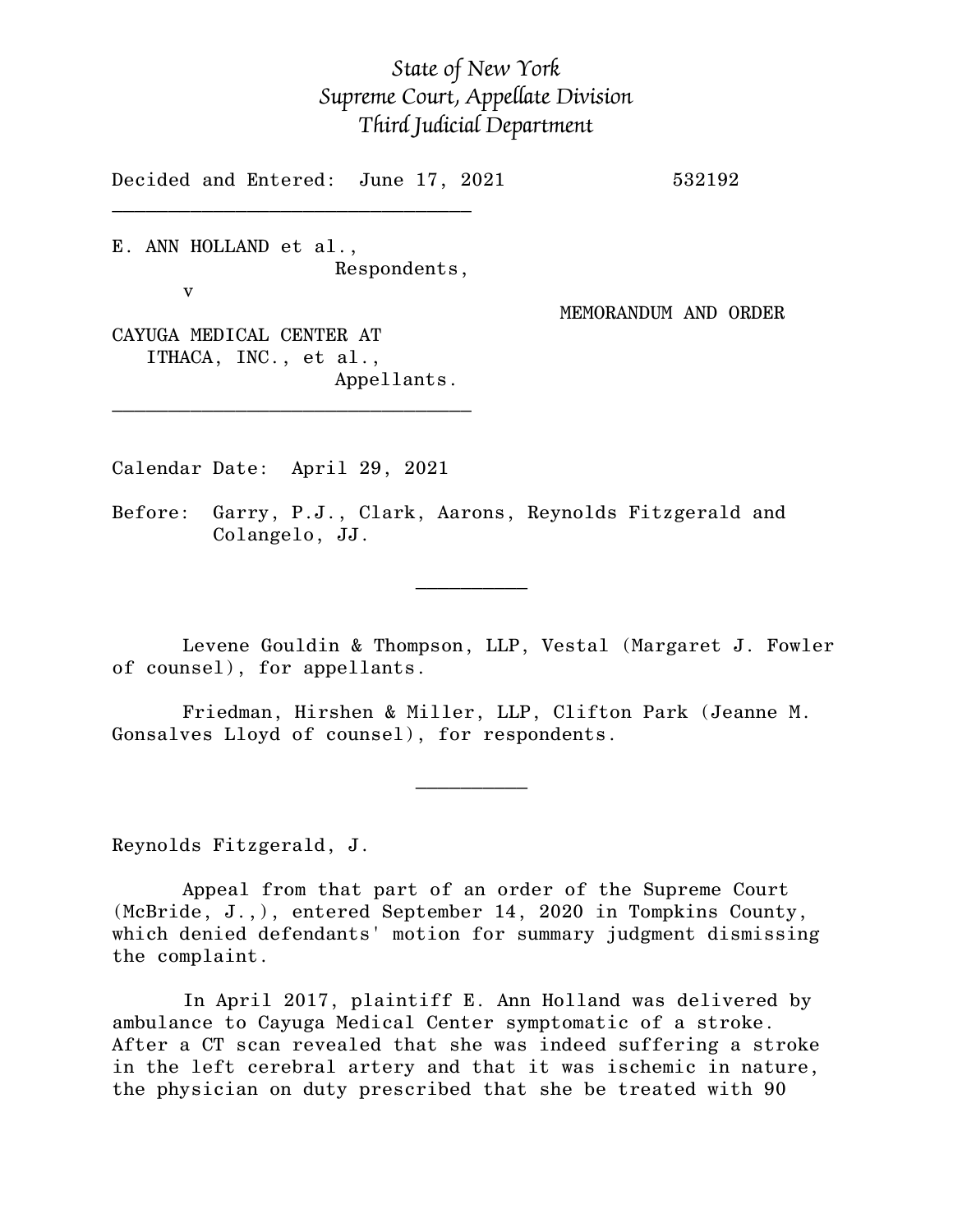milligrams of Alteplase (hereinafter  $tPA$ )<sup>1</sup> by infusion, and directed that it be administered so that Holland received 10% of the medication in the first minute, with the remaining 90% dispensed over the following 60 minutes. However, rather than program the machine to dispense the initial bolus in "1" minute as prescribed, a nurse programmed "11" causing the machine to be set to dispense 9 milligrams per minute for 11 minutes. After approximately three minutes, the mistake was discovered, the dosage was recalibrated, and the machine reset. However, approximately 30 minutes later, Holland showed signs of significant distress and the tPA was discontinued. A second brain scan was then taken to detect any hemorrhaging,  $2$  but none was found, and an MRI taken the following day revealed that clots remained in her left hemisphere. Ultimately, Holland does have aphasia and comprehension limitations.

Holland and her spouse, derivatively, commenced this action alleging medical malpractice, to wit, the misadministration of the tPA resulted in injuries to Holland. Defendants moved for summary judgment dismissing the complaint, asserting a lack of proximate cause between the dosage error and Holland's injuries. Plaintiffs opposed the motion and crossmoved for summary judgment or alternatively to preclude defendants' expert witnesses. Supreme Court, addressing plaintiffs' claims as sounding in medical malpractice, denied the motions finding that the conflicting medical opinions raised issues of fact precluding summary judgment. Defendants appeal from the portion of the order denying their motion for summary judgment.

Initially, we agree with Supreme Court that, contrary to plaintiffs' argument that the matter sounds in both ordinary negligence and medical malpractice, the case is one of medical malpractice only. "Conduct may be deemed malpractice, rather than negligence, when it constitutes medical treatment or bears a substantial relationship to the rendition of medical treatment by a licensed physician" (Newell v Ellis Hosp., 117 AD3d 1139,

<sup>&</sup>lt;sup>1</sup> This acronym stands for tissue plasminogen activator.

<sup>2</sup> Hemorrhaging is a contraindication of tPA.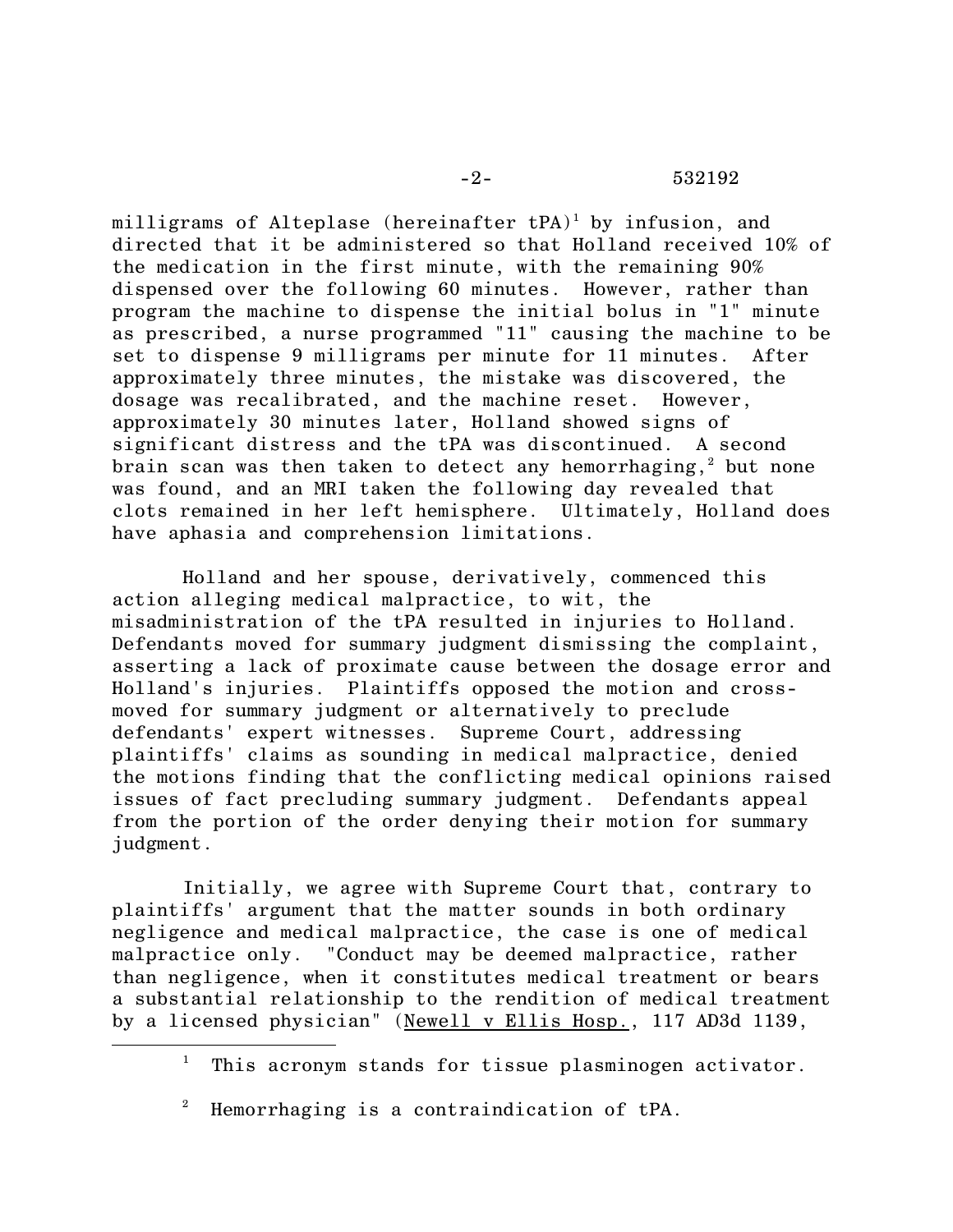1140 [2014] [internal quotation marks and citations omitted]). "The distinction between ordinary negligence and malpractice turns on whether the acts or omissions complained of involve a matter of medical science or art requiring special skills not ordinarily possessed by lay persons or whether the conduct complained of can instead be assessed on the basis of the common everyday experience of the trier of the facts" (Matter of Barresi v State of New York, 232 AD2d 962, 963 [1996] [internal quotation marks and citations omitted]). As relevant here, plaintiffs' claims are based upon allegations that defendants acted negligently in their medical care and treatment of plaintiff – i.e., defendants' actions or omissions with respect to the proper dosing of tPA, the progression of the stroke with or without the proper administration of tPA, the medical benefits and risks of tPA based on the proper or improper administration of the medication, and the potential loss of the opportunity to attain tPA's benefits based on its improper administration. Although it is undisputed that a nurse inadvertently mis-administered the tPA by erroneously programming the pump, she was assisting the physician by administering the prescribed medication and was an integral part of the process of rendering medical treatment to the patient. The nurse's error does not transform this case to one of simple negligence rather than medical malpractice (see Perkins v Kearney, 155 AD2d 191, 193 [1990]). Accordingly, Supreme Court properly addressed the complaint as one for medical malpractice, rather than ordinary negligence (see Davis v South Nassau Communities Hosp., 26 NY3d 563, 581 [2015]; Angell v State of New York, 278 AD2d 776, 777-778 [2000]; Perkins v Kearney, 155 AD2d at 193).

"The essential elements of medical malpractice are (1) a deviation or departure from accepted medical practice, and (2) evidence that such departure was a proximate cause of injury" (Howard v Stanger, 122 AD3d 1121, 1123 [2014] [internal quotation marks, brackets and citations omitted], <u>lv dismissed</u> 24 NY3d 1210 [2015]). On a motion for summary judgment, defendants bear the initial burden of establishing that there was no deviation or departure from the applicable standard of care or that any alleged departure did not proximately cause the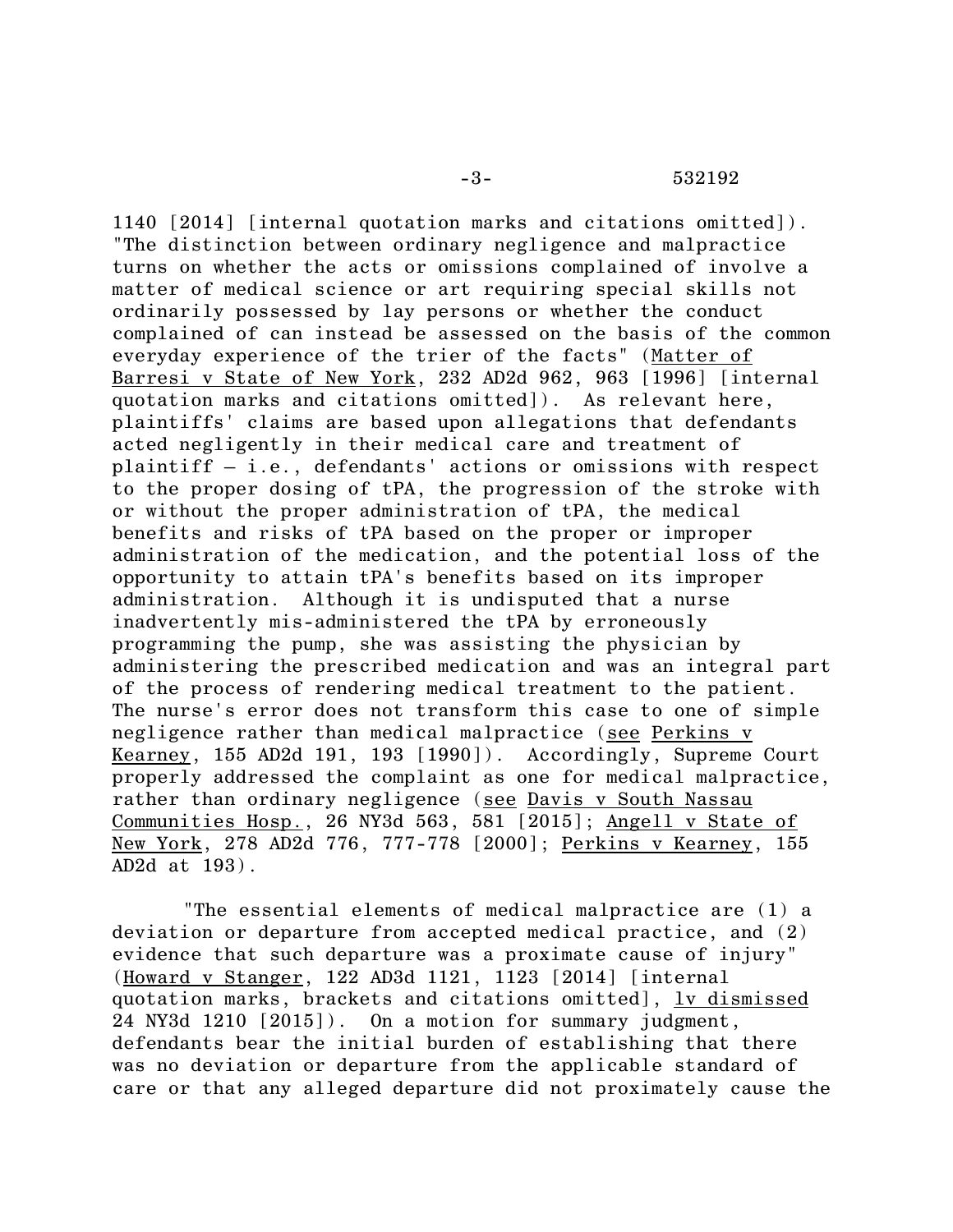patient's injuries (see Pullman v Silverman, 28 NY3d 1060, 1062 [2016]; Furman v Desimone, 180 AD3d 1310, 1311 [2020]). To meet this burden, defendants must submit a physician's affidavit opining that the care provided did not depart from the applicable standard of care or that such departure was not the proximate cause of plaintiff's injury (see D'Orta v Margaretville Mem. Hosp., 154 AD3d 1229, 1231 [2017]; Carter v Tana, 68 AD3d 1577, 1579 [2009]).

In support of their motion, defendants submitted Holland's medical records, the deposition transcripts of Holland, her husband and various medical staff on duty the day of the misadministration of the tPA, and the affidavits of two medical experts, Frederick S. Cohn and Michael G. Dunn. Initially, we note that Cohn is not a neurologist, nor is there anything in his curriculum vitae indicating that he has familiarity with the field. "While it is true that a medical expert need not be a specialist in a particular field in order to testify regarding accepted practices in that field, the [affiant] nonetheless should be possessed of the requisite skill, training, education, knowledge or experience from which it can be assumed that the opinion rendered is reliable" (Postlethwaite v United Health Servs. Hosps., 5 AD3d 892, 895 [2004] [internal quotation marks and citations omitted]; see Chillis v Brundin, 150 AD3d 1649, 1650 [2017]). As such, his affidavit, wherein he opines with respect to the standard of care applicable to defendants' treatment of Holland, lacks probative value (see Simpson v Edghill, 169 AD3d 737, 739 [2019]).

Conversely, Dunn is a board-certified neurologist. In his affidavit, he declared that defendants provided "reasonable and appropriate care" in treating and diagnosing plaintiff and in "correcting an error in programming the medication administration pump." Dunn further opined that "[t]he tPA had to be discontinued because of [Holland's] status decline" and "[t]he error [in wrongly programming the machine] was not a substantial factor in producing injury nor did it deprive the patient of a substantial possibility of avoiding injury." Accordingly, we find, as Supreme Court did, that defendants met their burden of entitlement to summary judgment as a matter of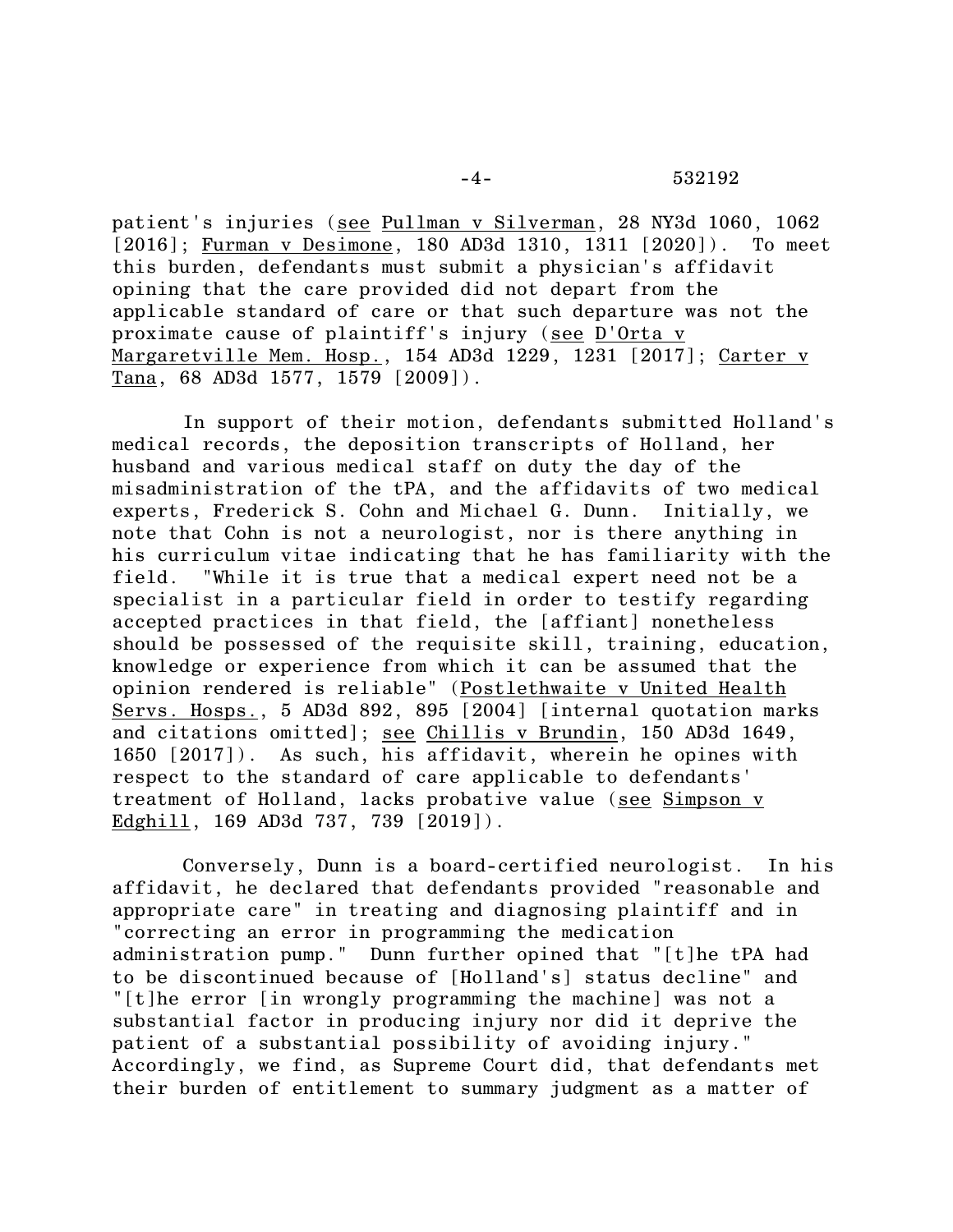-5- 532192

law and that the burden shifted to plaintiffs to establish a triable issue of fact as to a causal nexus between the deviation and Holland's injuries (see Cole v Chun, 185 AD3d 1183, 1187 [2020]; Conto v Lynch, 122 AD3d 1136, 1137 [2014]; Friedland v Vassar Bros. Med. Ctr., 119 AD3d 1183, 1187 [2014]).

For plaintiffs to satisfy their burden, it was incumbent on them to submit their own expert affidavit raising a question of fact with respect to these issues. Plaintiffs submitted the affidavit of Richard Lechtenberg, a board-certified neurologist. In this affidavit, Lechtenberg opined that Holland did not receive the proper tPA dosing and that this breach deviated from the applicable standard of care. He further stated that because Holland was given an improper dose, she was deprived of a substantial possibility of a better outcome, up to and including a 100% recovery. Additionally, Lechtenberg specifically states that Holland "experienced a worsening of her stroke likely caused by progression of cerebral ischemia and clots evolving/propagating from her stroke condition," and that the "specified tPA treatment [could have] prevent[ed] the stroke worsening." After reviewing his affidavit, we find it neither speculative nor conclusory, and any scrutiny with respect to the source or basis for the expert's opinion, or the credibility of the affiant himself, is properly left to cross-examination at trial (see Elsawi v Saratoga Springs City Sch. Dist., 141 AD3d 921, 922-923 [2016]; Lopez-Viola v Duell, 100 AD3d 1239, 1242 [2012]). In light of these contrasting expert opinions, and viewing the evidence in a light most favorable to plaintiffs, we find that plaintiffs raised "a triable issue of fact regarding whether [Holland] would have had a better outcome" if given the proper administration of tPA (D'Orta v Margaretville Memorial Hosp., 154 AD3d at 1233; see Cole v Chun, 185 AD3d at 1187; Randall v Kingston Hosp., 135 AD3d 1100, 1104 [2016]).

Garry, P.J., Clark, Aarons and Colangelo, JJ., concur.